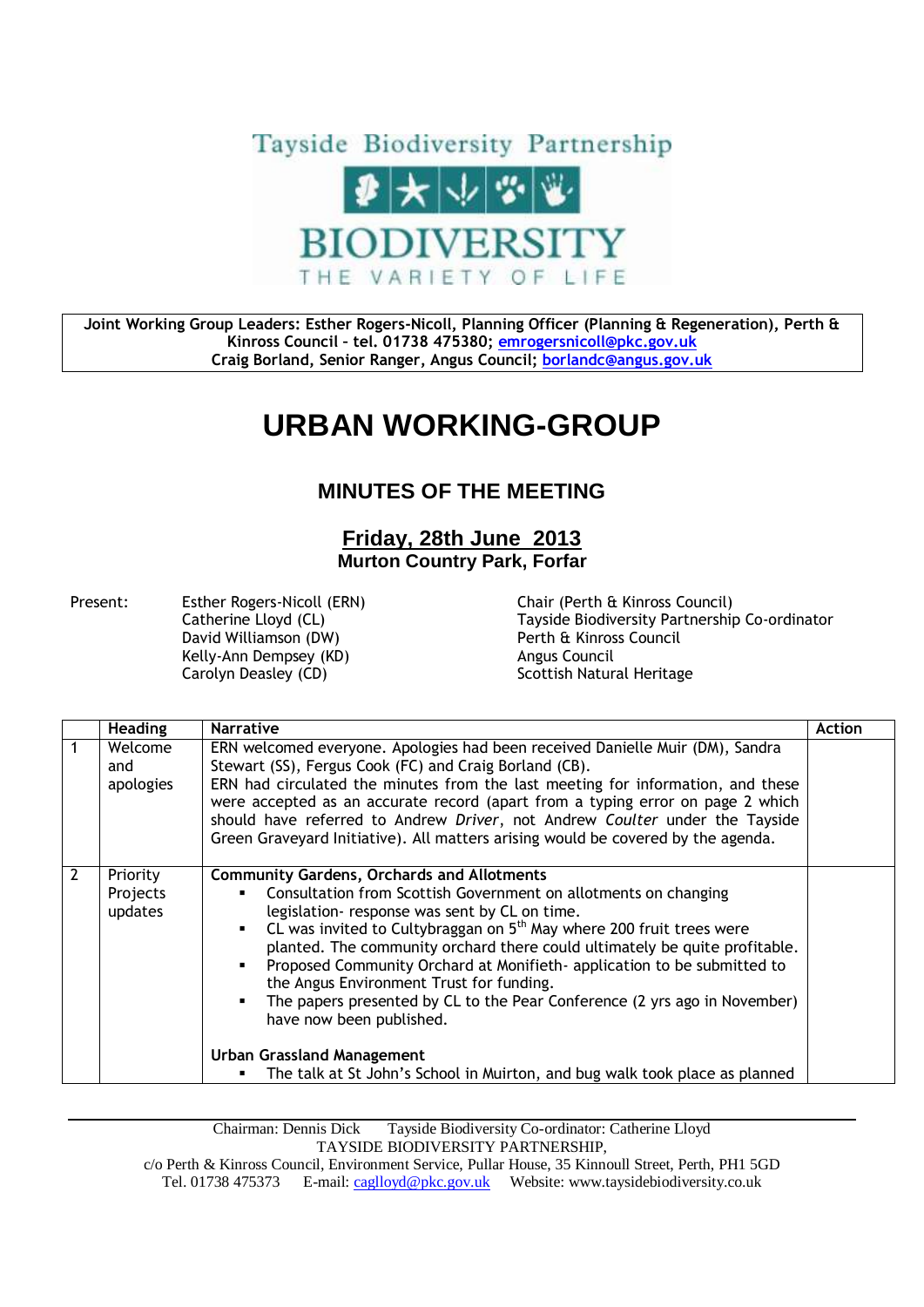| on 2 May, wildflower planting undertaken.<br>Buglife is to deliver a training session on Brownfield sites on 1 August at<br>North Inch Community campus, together with a visit to the "Muirton's<br>Buzzing" site.                                                                                                                                                                                                                                                                                                                                                                                                                     | <b>DW</b>  |
|----------------------------------------------------------------------------------------------------------------------------------------------------------------------------------------------------------------------------------------------------------------------------------------------------------------------------------------------------------------------------------------------------------------------------------------------------------------------------------------------------------------------------------------------------------------------------------------------------------------------------------------|------------|
| CL is to meet with Hillcrest Housing to discuss a big list of small sites where<br>٠<br>something similar to Muirton wildflowers might be undertaken (mostly in<br>PKC area)                                                                                                                                                                                                                                                                                                                                                                                                                                                           | CL         |
| CD reminded CL that Glenisla nursery is a good source for plants for<br>٠<br>hedging etc (Chris Williamson is contact)                                                                                                                                                                                                                                                                                                                                                                                                                                                                                                                 |            |
| <b>Tayside Green Graveyard Initiative</b><br>DW reported that the PKC GGI has stalled at present but may be re-instated<br>through the landscape partnership- awaiting funding application results.<br>Eco-congregation have said they will pay CL to re-jig the biodiversity<br>٠<br>module for eco-congregation, CL has no capacity to do this at an early<br>date, however, this may have potential to generate a small income perhaps<br>for some other GGY projects (maybe Aug/Sept)<br>CL has also had the chance to write for the Historic churches journal which<br>should help to raise the profile of the work done to date. | CL         |
| <b>Green/Living Roofs</b><br>The shed at Forfar loch (2.3sq metres) of sedum/gravel has reported as now<br>being home to an oystercatcher raising 3 chicks!!                                                                                                                                                                                                                                                                                                                                                                                                                                                                           |            |
| <b>Sand Martins in Tayside</b><br>Community Green space in Blairgowrie are to install sand martin tubes into<br>the River Ericht retaining wall which is currently being re-pointed (at their<br>own expense).                                                                                                                                                                                                                                                                                                                                                                                                                         |            |
| <b>Tayside Swift Survey/Project</b><br>The launch of the Carse Swift Project took place in early May - they put up<br>2 nest boxes. A few people came out especially for the event (& the<br>press). Errol, Inchture, St Madoes, Abernyte & Longforgan have all been<br>involved in the swift project over the summer term, there have been<br>guided walks, and some sites for nest boxes have been identified on some<br>schools, these will be put up in the autumn, some schools will also be                                                                                                                                      | <b>DM</b>  |
| making nest boxes.<br>Once the schools are off DM will be concentrating on business & community<br>groups with 2 guided walks coming up in Errol & Inchture. DM to meet with<br>PKC conservation dept, Redford Construction, & Mackies Crisps in the next<br>few weeks & is waiting to hear from Scotherbs, Caledonian Housing &<br>various community groups<br>DM also doing swift walk in Blairgowrie<br>٠                                                                                                                                                                                                                           | <b>DM</b>  |
| CL has had no update from wind farm group<br>٠<br>ERN to ask DM if any tags are being done on swifts in Tayside<br><b>ACTION: ERN to ask DM</b><br>Some discussion was held regarding the possibility of a Sharing good<br>٠<br>Practice local event for next year- CD wondered if a more appropriate way<br>forward was to go for a "wildlife friendly buildings" approach.                                                                                                                                                                                                                                                           | <b>ERN</b> |
| ACTION: CD to speak to Clive Mitchell to see if he has any contacts & to<br>see if the sustainable construction forum (A&J Stephen/GS Brown & etc) is<br>still up & running, and also to ascertain if SNH have people who interact<br>with industry.<br>Swift webcam? Through Springwatch maybe?                                                                                                                                                                                                                                                                                                                                       | <b>CD</b>  |
| ACTION: CD to speak to programme manager to see if this might be a                                                                                                                                                                                                                                                                                                                                                                                                                                                                                                                                                                     | <b>CD</b>  |

Chairman: Dennis Dick Tayside Biodiversity Co-ordinator: Catherine Lloyd TAYSIDE BIODIVERSITY PARTNERSHIP,

c/o Perth & Kinross Council, Environment Service, Pullar House, 35 Kinnoull Street, Perth, PH1 5GD Tel. 01738 475373 E-mail[: caglloyd@pkc.gov.uk](mailto:caglloyd@pkc.gov.uk) Website: www.taysidebiodiversity.co.uk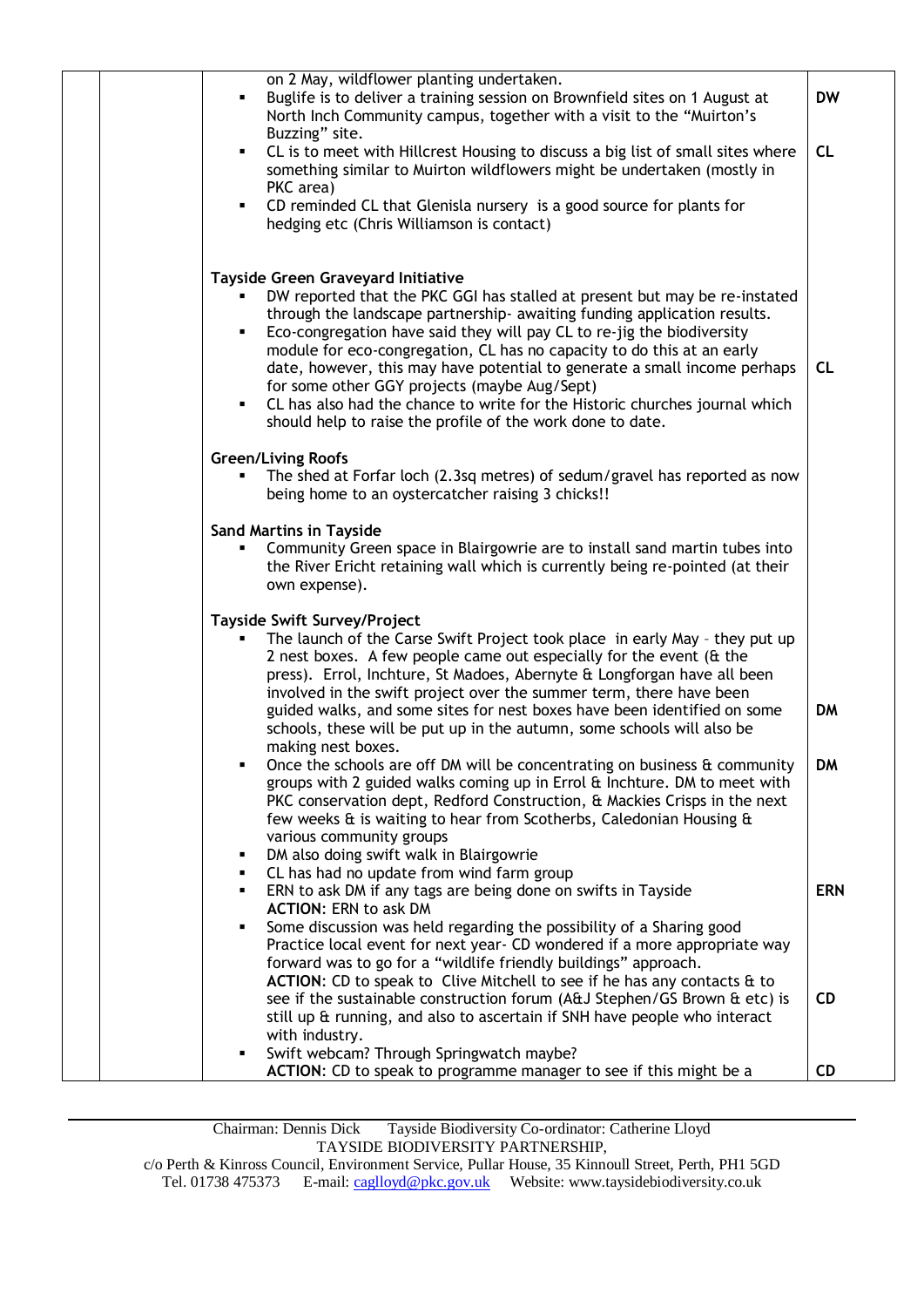|                               | possibility.<br>Edward Meyer visit is now looking like November this year to talk to Angus-<br>CL to ask if he could add on a day to also do a talk in PKC,<br>ACTION: CL to confirm when known<br>Angus School Bats Project<br>In hand for August 2013, trials in schools- European Bat night end August<br><b>Urban Watercourse Initiatives</b><br>The Dighty - no report from AL<br>The Perth Lade -ACTION : CL to contact Councillor Gillies for update<br>٠<br>A walk took place 14 <sup>th</sup> May which included litter picking along the Lade at<br>the same time<br>ACTION:BG to liaise and advise CL what actions the Friends of Perth lade<br>would like to undertake, so that possible help from Working group can be given<br>Sheltered Housing, Care Homes & Hospitals Project<br>CL has arranged Trellis event- have already done dementia gardening.<br>Ochil care home doing biodiversity action plan (with CL), now need<br>volunteers to run it- anticipated timing, end Aug/beginning Sept. Once we<br>have this template it could be rolled out elsewhere                                                                                                                                                                         | <b>CL</b><br><b>CB</b><br><b>BG/CL</b><br><b>CL</b>            |
|-------------------------------|----------------------------------------------------------------------------------------------------------------------------------------------------------------------------------------------------------------------------------------------------------------------------------------------------------------------------------------------------------------------------------------------------------------------------------------------------------------------------------------------------------------------------------------------------------------------------------------------------------------------------------------------------------------------------------------------------------------------------------------------------------------------------------------------------------------------------------------------------------------------------------------------------------------------------------------------------------------------------------------------------------------------------------------------------------------------------------------------------------------------------------------------------------------------------------------------------------------------------------------------------------|----------------------------------------------------------------|
| New or<br>Revised<br>Projects | <b>ZOOMIn2 Time Lapse Photography</b><br>Now up and running could be launched- launch in both PKC & Angus<br>Suggest Lade in Perth, Forfar Loch in Angus? ACTION: CL to speak to BG+<br>Angus Rangers<br>Hope to launch ASAP, (July?) possibly involve photographic clubs- CL to try<br>and co-ordinate<br>Leaflets- seafest, Dundee flower show, CD to take some to Battleby,<br>perhaps connect to Muirton & other projects? Community Councils/Youth<br>groups? School intranet?<br>Could we get a commitment from press to publish the "best" picture every<br>month?<br>DW to ask Felicity Martin if she can publish pictures on "Perthshire Daily"<br>Any other contacts/group ideas to be passed to ERN who will give info to CL<br>Zoom 4 bees/bee wild<br>Bee wild leaflet now ready to go to print (CL) Bumblebee conservation trust<br>have also been updating their information which is expected to be out in<br>around a month's time, and will be available for community groups/schools<br>etc.<br>Tay Amphibian and Reptile Group<br>This group has been set up, to be launched 31 August in Blairgowrie-trying<br>to get volunteers for Gullypot surveys.<br>There are also 50 pond dipping kits from Rose Toney for surveys of ponds, | CL<br>CL<br>ALL/CL<br><b>DW</b><br><b>ALL/ERN</b><br><b>CL</b> |
|                               | these two projects will have interlinks. 8 kits have already been<br>requested- predominantly urban slant<br>SUDS audit has been done, CL to chase through Susan Veitch to get copy                                                                                                                                                                                                                                                                                                                                                                                                                                                                                                                                                                                                                                                                                                                                                                                                                                                                                                                                                                                                                                                                      | <b>CL/DM</b>                                                   |

Chairman: Dennis Dick Tayside Biodiversity Co-ordinator: Catherine Lloyd TAYSIDE BIODIVERSITY PARTNERSHIP,

c/o Perth & Kinross Council, Environment Service, Pullar House, 35 Kinnoull Street, Perth, PH1 5GD Tel. 01738 475373 E-mail[: caglloyd@pkc.gov.uk](mailto:caglloyd@pkc.gov.uk) Website: www.taysidebiodiversity.co.uk